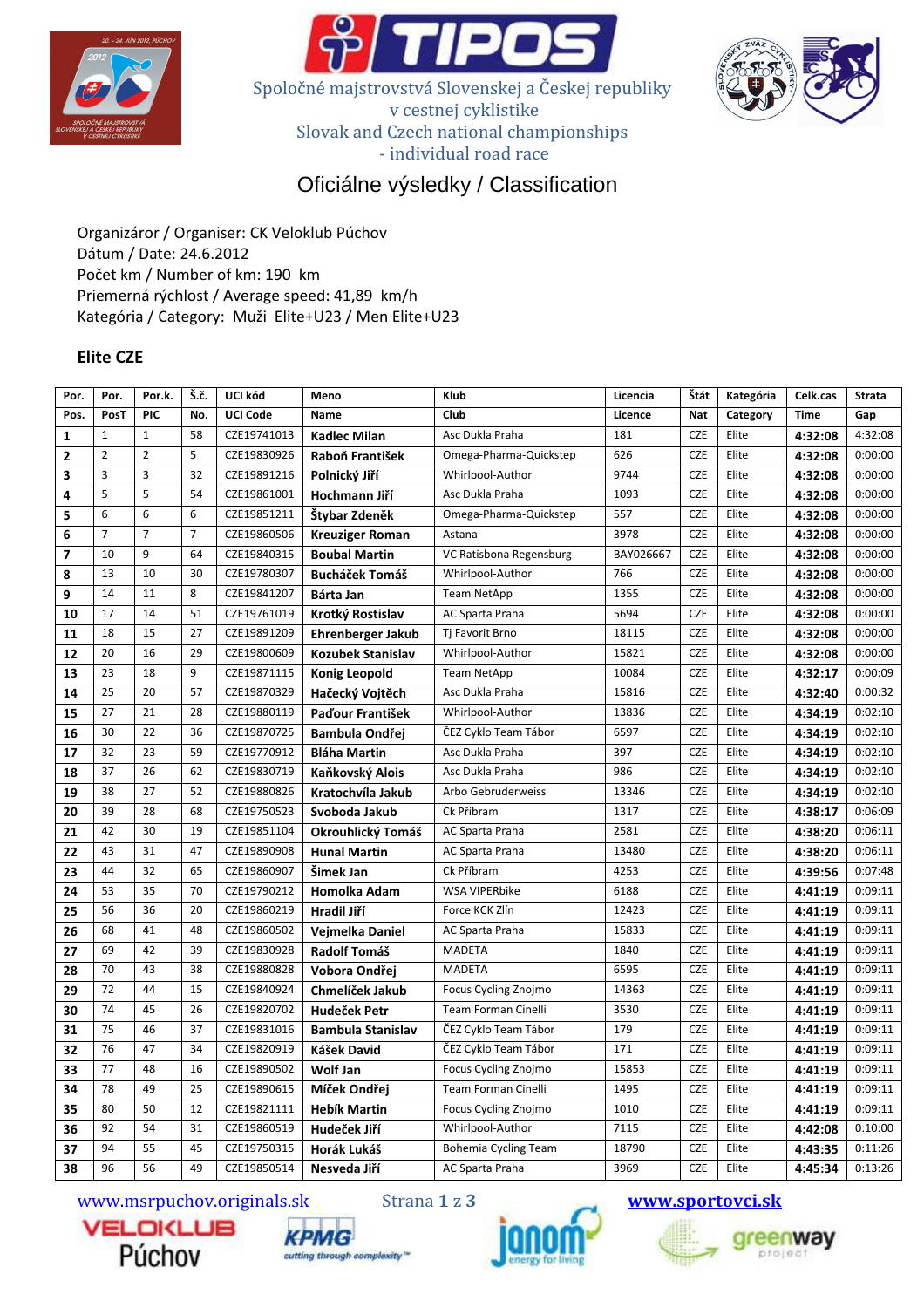





## Spoločné majstrovstvá Slovenskej a Českej republiky v cestnej cyklistike Slovak and Czech national championships - individual road race

| <b>DNF</b> | 61 | CZE19890510 | Bareš Jiří             | Asc Dukla Praha              | 4976  | <b>CZE</b> | Elite |  |
|------------|----|-------------|------------------------|------------------------------|-------|------------|-------|--|
| <b>DNF</b> | 56 | CZE19880724 | Hačecký Martin         | Asc Dukla Praha              | 14238 | <b>CZE</b> | Elite |  |
| <b>DNF</b> | 60 | CZE19891121 | Plevák Ivo             | Max Cursor                   | 15382 | <b>CZE</b> | Elite |  |
| <b>DNF</b> | 55 | CZE19850706 | <b>Mixa Marek</b>      | Asc Dukla Praha              | 1128  | <b>CZE</b> | Elite |  |
| <b>DNF</b> | 66 | CZE19891230 | Šimek Adam             | Ck Příbram                   | 409   | <b>CZE</b> | Elite |  |
| <b>DNF</b> | 69 | CZE19851228 | Majorszký Milan        | Ck Příbram                   | 10630 | <b>CZE</b> | Elite |  |
| <b>DNF</b> | 73 | CZE19880115 | <b>Kohlbeck Petr</b>   | Alltraining.cz               | 8871  | <b>CZE</b> | Elite |  |
| <b>DNF</b> | 50 | CZE19800923 | Pávek Ondřei           | AC Sparta Praha              | 4821  | <b>CZE</b> | Elite |  |
| <b>DNF</b> | 53 | CZE19840314 | <b>Lechner Petr</b>    | Arbo Gebruderweiss           | 1893  | <b>CZE</b> | Elite |  |
| <b>DNF</b> | 14 | CZE19711007 | Kachlíř Marcel         | Focus Cycling Znojmo         | 14356 | <b>CZE</b> | Elite |  |
| <b>DNF</b> | 24 | CZE19891022 | Matula Lukáš           | <b>Team Forman Cinelli</b>   | 14325 | <b>CZE</b> | Elite |  |
| <b>DNF</b> | 21 | CZE19820322 | Kyzivát Vladimír       | Johnson Controls AŠ MI. Bol. | 187   | CZE        | Elite |  |
| <b>DNF</b> | 72 | CZE19880629 | Janošek Tomáš          | Ack Stará Ves nad Ondřejnicí | 17161 | CZE        | Elite |  |
| <b>DNF</b> | 35 | CZE19821206 | Beran Voitěch          | Alltraining.cz               | 15810 | CZE        | Elite |  |
| <b>DNF</b> | 18 | CZE19761030 | Mlynář Zdeněk          | Focus Cycling Znojmo         | 206   | <b>CZE</b> | Elite |  |
| <b>DNF</b> | 67 | CZE19820529 | <b>Kesl Michal</b>     | Ck Příbram                   | 15818 | <b>CZE</b> | Elite |  |
| <b>DNF</b> | 74 | CZE19850209 | Swaczyna Petr          | Ck Feso Petřvald             | 918   | <b>CZE</b> | Elite |  |
| <b>DNF</b> | 71 | CZE19751028 | Klášterka Tomáš        | Ack Stará Ves nad Ondřejnicí | 16982 | CZE        | Elite |  |
| <b>DNF</b> | 13 | CZE19790716 | Bečka Radek            | Focus Cycling Znojmo         | 1256  | <b>CZE</b> | Elite |  |
| <b>DNF</b> | 11 | CZE19880517 | <b>Zaoral Filip</b>    | Experimnet 23                | 17844 | CZE        | Elite |  |
| <b>DNF</b> | 22 | CZE19870818 | Toman Jiří             | <b>Team Forman Cinelli</b>   | 1151  | <b>CZE</b> | Elite |  |
| <b>DNF</b> | 43 | CZE19630520 | Jauris René            | <b>Bohemia Cycling Team</b>  | 405   | <b>CZE</b> | Elite |  |
| <b>DNF</b> | 46 | CZE19890519 | Haselberger            | NowiS Team                   | 5330  | <b>CZE</b> | Elite |  |
| <b>DNF</b> | 10 | CZE19891003 | <b>Hrachovec Radek</b> | Experimnet 23                | 11190 | <b>CZE</b> | Elite |  |

Počet štartujúcich / Number of starters: 62 Po časovom limite / After time limit: 0 Nedokončili /Did not finish : 24 Neštartovali/ Did not Start: 0

#### U23 CZE

| Por.           | Por. | Por.k.         | Š.č. | UCI kód         | Meno                  | Klub                               | Licencia | Štát       | Kategória       | Celk.cas    | <b>Strata</b> |
|----------------|------|----------------|------|-----------------|-----------------------|------------------------------------|----------|------------|-----------------|-------------|---------------|
| Pos.           | PosT | <b>PIC</b>     | No.  | <b>UCI Code</b> | Name                  | Club                               | Licence  | <b>Nat</b> | Category        | <b>Time</b> | Gap           |
| 1              | 8    | 1              | 148  | CZE19910809     | <b>Hník Karel</b>     | Sunweb- Revor Cycling Team         | 1873     | <b>CZE</b> | U <sub>23</sub> | 4:32:08     | 0:00:00       |
| $\overline{2}$ | 11   | $\overline{2}$ | 146  | CZE19920809     | <b>Boroš Michael</b>  | ČEZ Cyklo Team Tábor               | 16978    | <b>CZE</b> | U <sub>23</sub> | 4:32:08     | 0:00:00       |
| 3              | 12   | 3              | 122  | CZE19920711     | Vakoč Petr            | <b>CC ETUPES</b>                   | 16274    | <b>CZE</b> | U23             | 4:32:08     | 0:00:00       |
| 4              | 19   | 4              | 145  | CZE19930823     | Chlupáč Dominik       | Ti Favorit Brno                    | 6587     | <b>CZE</b> | U23             | 4:32:08     | 0:00:00       |
| 5              | 22   | 5              | 124  | CZE19910121     | Hirt Jan              | Ck Atheny 2004                     | 18462    | <b>CZE</b> | U23             | 4:32:08     | 0:00:00       |
| 6              | 26   | 6              | 136  | CZE19930511     | Černý Jozef           | LMGKK Wibatech Ziemia Brzeska      | 6111     | <b>CZE</b> | U23             | 4:34:11     | 0:02:03       |
| 7              | 28   | $\overline{7}$ | 110  | CZE19901230     | Novák Jakub           | U.C. Trevigiani Dynamon Bottoli    | 17820    | <b>CZE</b> | U <sub>23</sub> | 4:34:19     | 0:02:10       |
| 8              | 31   | 9              | 125  | CZE19910923     | Maňousek Jozef        | Ck Atheny 2004                     | 1998     | <b>CZE</b> | U23             | 4:34:19     | 0:02:10       |
| 9              | 33   | 10             | 187  | CZE19920401     | Koudela Tomáš         | S.C. Virtus Villa Ass. Sport. Díl. | 14287    | <b>CZE</b> | U <sub>23</sub> | 4:34:19     | 0:02:10       |
| 10             | 34   | 11             | 123  | CZE19930630     | Zechmeister           | Ck Atheny 2004                     | 18450    | <b>CZE</b> | U23             | 4:34:19     | 0:02:10       |
| 11             | 40   | 12             | 133  | CZE19930114     | Nipl Vojtěch          | Focus Cycling Znojmo               | 16849    | <b>CZE</b> | U23             | 4:38:20     | 0:06:11       |
| 12             | 45   | 13             | 147  | CZE19931215     | Skála Jakub           | ČEZ Cyklo Team Tábor               | 17265    | <b>CZE</b> | U23             | 4:39:59     | 0:07:51       |
| 13             | 46   | 14             | 144  | CZE19930119     | <b>Turek Daniel</b>   | Ti Favorit Brno                    | 18615    | <b>CZE</b> | U23             | 4:40:41     | 0:08:33       |
| 14             | 47   | 15             | 109  | CZE19930811     | Viktorin Václav       | Ac Sparta Praha                    | 5352     | <b>CZE</b> | U23             | 4:40:41     | 0:08:33       |
| 15             | 48   | 16             | 117  | CZE19921126     | Křenecký Robin        | Bohemia Cycling Team               | 11457    | <b>CZE</b> | U23             | 4:40:48     | 0:08:40       |
| 16             | 49   | 17             | 108  | CZE19900925     | <b>Holub Tomáš</b>    | Ac Sparta Praha                    | 18471    | <b>CZE</b> | U <sub>23</sub> | 4:41:19     | 0:09:11       |
| 17             | 55   | 20             | 191  | CZE19910303     | Novotný Oldřich       | MADETA FITNESS/SPECIALIZED         | 12130    | <b>CZE</b> | U23             | 4:41:19     | 0:09:11       |
| 18             | 57   | 21             | 137  | CZE19920501     | Lasák Matěj           | <b>Max Cursor</b>                  | 15554    | <b>CZE</b> | U <sub>23</sub> | 4:41:19     | 0:09:11       |
| 19             | 59   | 22             | 183  | CZE19910526     | <b>Dlask Jindřich</b> | <b>RSC AMPLATZ</b>                 | 19211    | <b>CZE</b> | U23             | 4:41:19     | 0:09:11       |